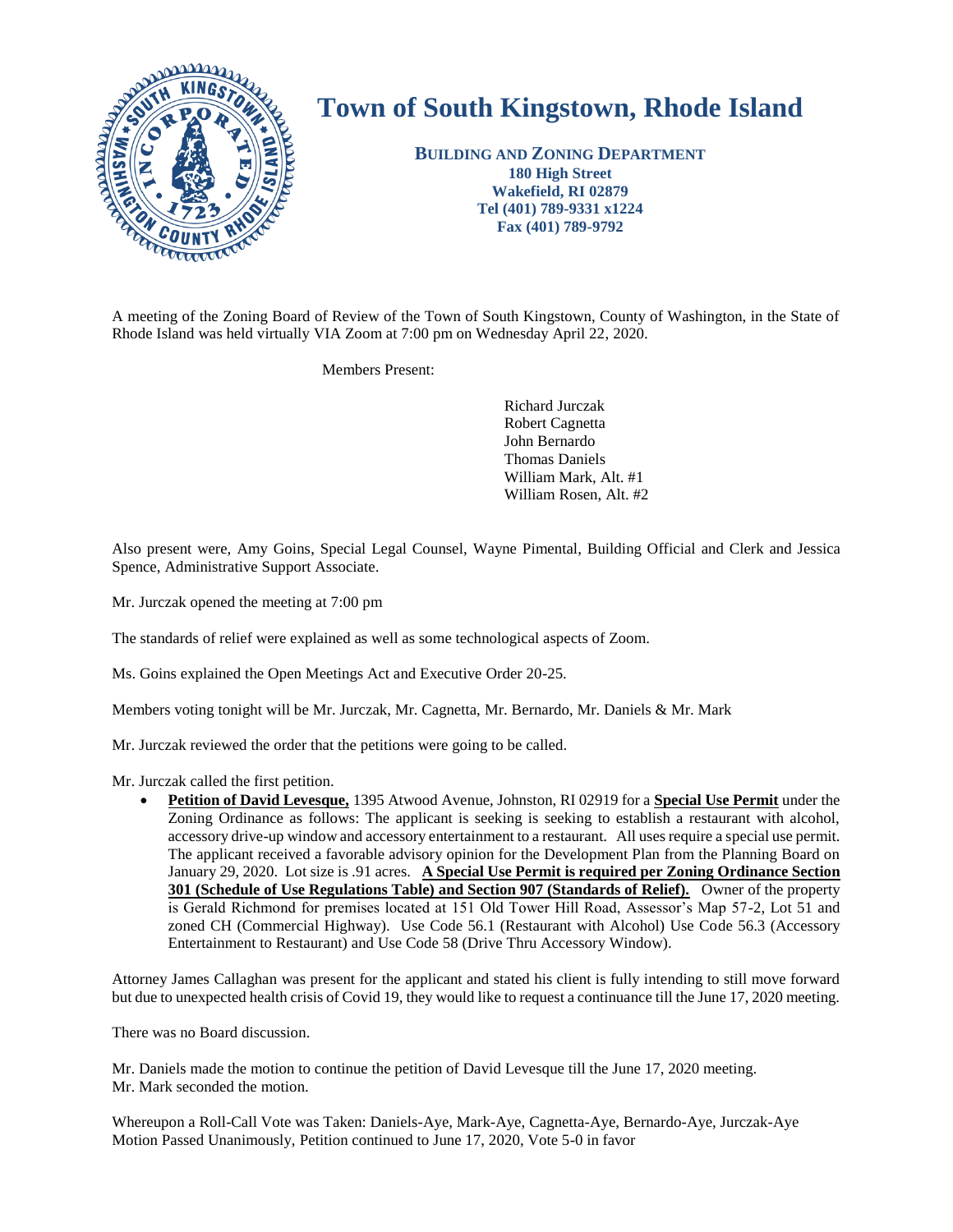Mr. Jurczak called the second petition.

 **Petition of Charles Walsh,** 3 Stone Post Way, Greenville, RI 02828 for a **Special Use Permit & Dimensional Variance** under the Zoning Ordinance as follows: The applicant is seeking is seeking to construct a new single family dwelling. A special use permit is required because the proposed OWTS is proposed to be located within 150' of a wetland. A favorable advisory opinion was obtained by the South Kingstown Conservation Commission on March 3, 2020. The dwelling will be located 25' from the front property line. The required front yard setback is 40'. Relief of 15' is requested. Lot size is .57 acres.  $\underline{A}$ **Dimensional Variance is required per Zoning Ordinance Section 401 (Dimensional Regulations) and the Special Use Permit is required per Zoning Ordinance Section 504.1 (Special Use Permit-Location of OWTS) and Section 907 (Standards of Relief).** Owner of the property is Louise Marie Walsh Living Trust for premises located on Rosebriar Avenue, Assessor's Map 90-4, Lot 215 and zoned R 30.

Attorney John Kenyon was present for the applicant and stated that they have been made aware that the neighbors have engaged an attorney and an engineer and are looking for more time. His client is happy to comply and they have requested a continuance until May 20, 2020 meeting.

There was no Board discussion.

Mr. Daniels made the motion to continue the petition of Charles Walsh till the May 20, 2020 meeting. Mr. Bernardo seconded the motion.

Whereupon a Roll-Call Vote was Taken: Daniels-Aye, Bernardo-Aye, Cagnetta-Aye, Mark-Aye, Jurczak-Aye Motion Passed Unanimously, Petition continued to May 20, 2020, Vote 5-0 in favor.

Mr. Jurczak called the third petition.

 **Petition of Island Deli Sandwich Shop c/o Michael Bucci,** 231 Old Tower Hill Road, Wakefield, RI 02879 for a **Special Use Permit** under the Zoning Ordinance as follows: The applicant is seeking to obtain alcohol service with the existing restaurant use. Lot size is 1.07 acres. **A Special Use Permit is required per Zoning Ordinance Section 301 (Schedule of Use Regulations) and Section 907 (Standards of Relief).** Owner is George Geaber Jr. for premises located at 231 Old Tower Hill Road, South Kingstown, RI, Assessor's Map 57-2, Lot 43 and is zoned CH (Commercial Highway). Use code is 56-1-Restaurant with Alcohol.

Michael Bucci was present and testified that he would like to be able to add beer and wine service to compliment his menu and compete with other area businesses. He would have a 2 drink maximum and would not change his hours of operation. He also testified that there would always be a manager on duty and will have his employees TIPS certified.

Questions from the Board ensued in regards to location & proximity to schools and the number of liquor licenses allowed in Town.

Ms. Goins advised the Board that they can impose any reasonable conditions but the Town Council ultimately has the authority to grant the liquor license and the Board only need consider if the applicant is meeting the criteria for a Special Use Permit.

There was no one in the Audience who wished to speak.

There was no further Board discussion.

**Mr. Bernardo made the motion that we approved the petition of Island Deli Sandwich Shop c/o of Michael Bucci** 231 Old Tower Hill Road Wakefield for a special use permit. The applicant is seeking to obtain alcohol service, in an existing restaurant, lot sizes 1.07 acres, a special use permit is required under our section 301 and 907. The owner of the property is George Geaber Jr., 231 Old Tower Hill Road, Assessor's Map 57-2 Lot 43 and is zoned commercial highway. Mr. Bucci is the owner of the restaurant Island Deli appeared this evening here via Zoom meeting. He indicated that he is trying to be competitive with his competition, and is trying to get an alcohol license as he indicated for craft beer and sangria. He indicated that his hours are Monday through Saturday nine through seven and Sunday nine to six and that if he gets the alcohol permit he is not going to change his hours. This zoning board member is familiar with where this restaurant located. It's in a small strip mall surrounded by a Dunkin Donuts and I believe a dry cleaning business as well as a liquor store. Based on my experience in that area having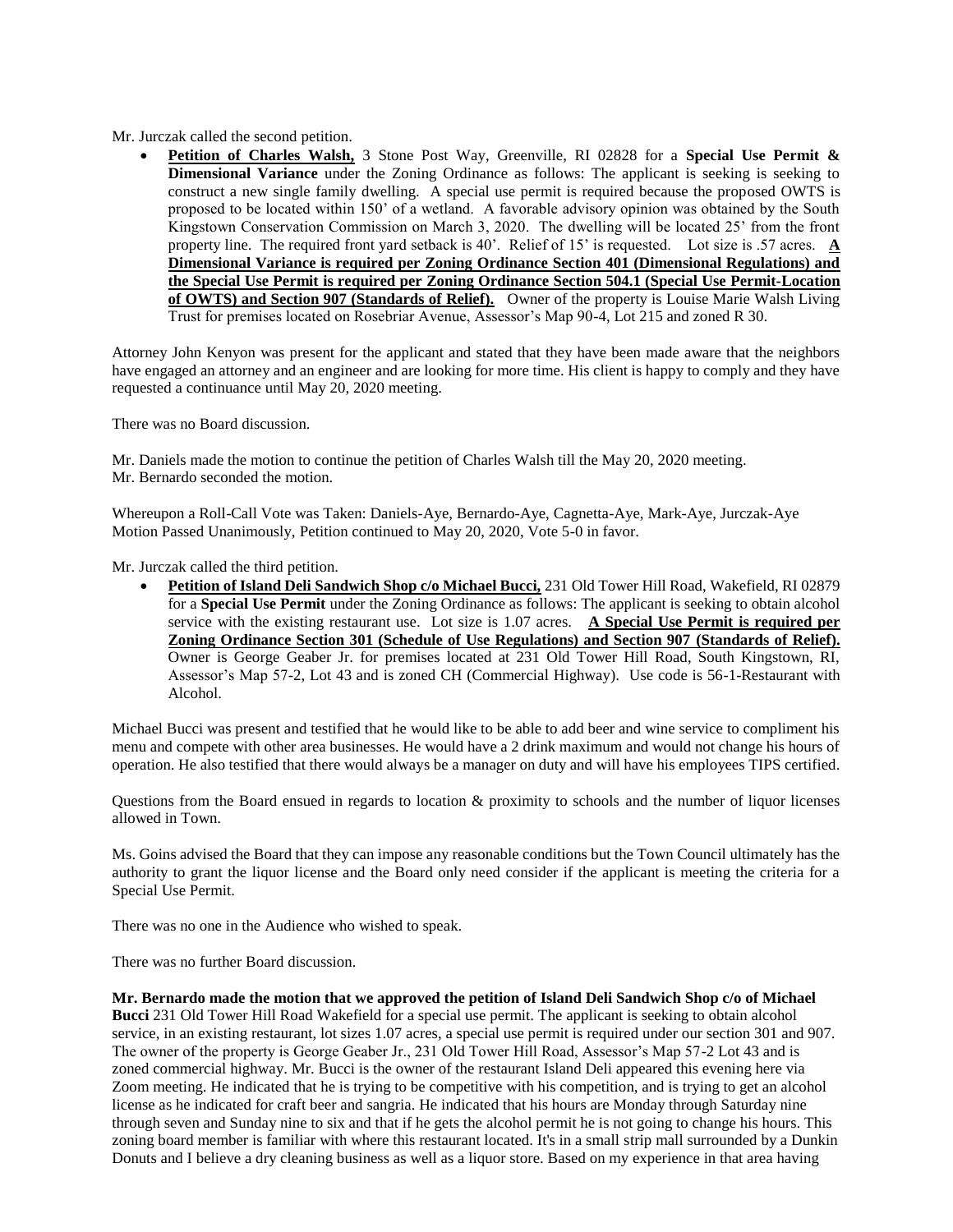attended all of those places, there appears to be adequate parking, having no issue with ingress or egress. Utilities, I don't believe is an issue. Neither is buffering. The applicant didn't indicate anything about changing his sign or exterior lighting. So I think the requested permit would be consistent with the use of the area, especially in light of the fact that the liquor store is two doors down from his establishment so I would move that we approve the petition of this special use specifically authorized by our Ordinance. The use meets all the criteria set forth as a subsection of the ordinance, for a special Granting a special use will not alter the general character of the surrounding area or alter the purpose of the Ordinance or impair the entire purpose of the Comprehensive Plan. And that's based on my own and board members use of the area where the property is located. And we've already discussed the issues involving ingress and marketing. So with that said, I move that we approve the petition subject to I believe there were some drawings, but I don't think they indicate anything that we need to be concerned about. So I don't think it will be subject to anything other than I guess the hours that he indicated. I don't have a problem with putting a limitation on it, but I don't know. Maybe it was the purview of the Council in terms of, you know, two beers, or two wines per visit.

Richard Jurczak, Chairman: But is that is that part of your motion?

John Bernardo, Member: I know there was some talk about that. It seemed like the applicant had no issue with it. So why don't I add that to my motion that any customer is going to be limited to two drinks at any one time while then the restaurant.

Richard Jurczak, Chairman: All right, Mr. Bernardo. Okay. Well, someone second

Robert Cagnetta, Vice-Chair: I'll second.

Richard Jurczak, Chairman: Okay, second by Mr. Cagnetta. We have any discussion.

Discussion ensued

Richard Jurczak, Chairman: All right, any other question. Any other discussion, let's vote.

Whereupon a Roll-Call Vote was Taken: Bernardo-Aye, Cagnetta-Aye, Daniels-Aye, Mark-Aye, Jurczak-Aye Motion Granted Unanimously, Vote 5-0 in favor, petition passed

Mr. Jurczak called the fourth petition.

Petition of Insomnia Cookies c/o David Wilson, Sign Guild Inc., 221 Tuckertown Road, Wakefield, RI 02879 for a **Dimensional Variance** under the Zoning Ordinance as follows: The applicant is proposing to install an internally illuminated exterior wall sign. The size will conform to the zoning standards. Internally illuminated signs are not allowed in the CN zoning district. Lot size is 4.4 acres. **A Dimensional Variance is required per Zoning Ordinance Section 805 (B) (Signs in Commercial and Industrial Districts) and Section 907 (Standards of Relief).** The business owner is Insomnia Cookies for property owned by Marley Properties Kingston LLC, located at 99 Fortin Road, South Kingstown, RI, Assessor's Map 23-2, Lot 24 and is zoned CN (Commercial Neighborhood)

David Wilson, the agent representing the Applicant, testified that he is the owner of Sign Guild, Inc. and was contracted by the business to produce a sign. Mr. Wilson reviewed the sign specifications, how the business operates and its hours of operation which support the need for a sign to be visible at night due to its extended late night hours. Mr. Wilson referenced multiple businesses in the same area that currently have internally illuminated exterior wall signs.

Mr. Wilson presented Applicant's Exhibits 1-7 photos of neighboring businesses signs

Board questions ensued in regards to the Ordinance not allowing for internally illuminated signs and the other businesses at the same location who have them.

Mr. Pimental advised the Board that he is currently in the process of reviewing these other businesses and making them come into Code Compliance.

Further Board questions ensued in regards to type of traffic the business generates, where the sign will be located on the building, number of existing signs on the building.

Board discussion ensued.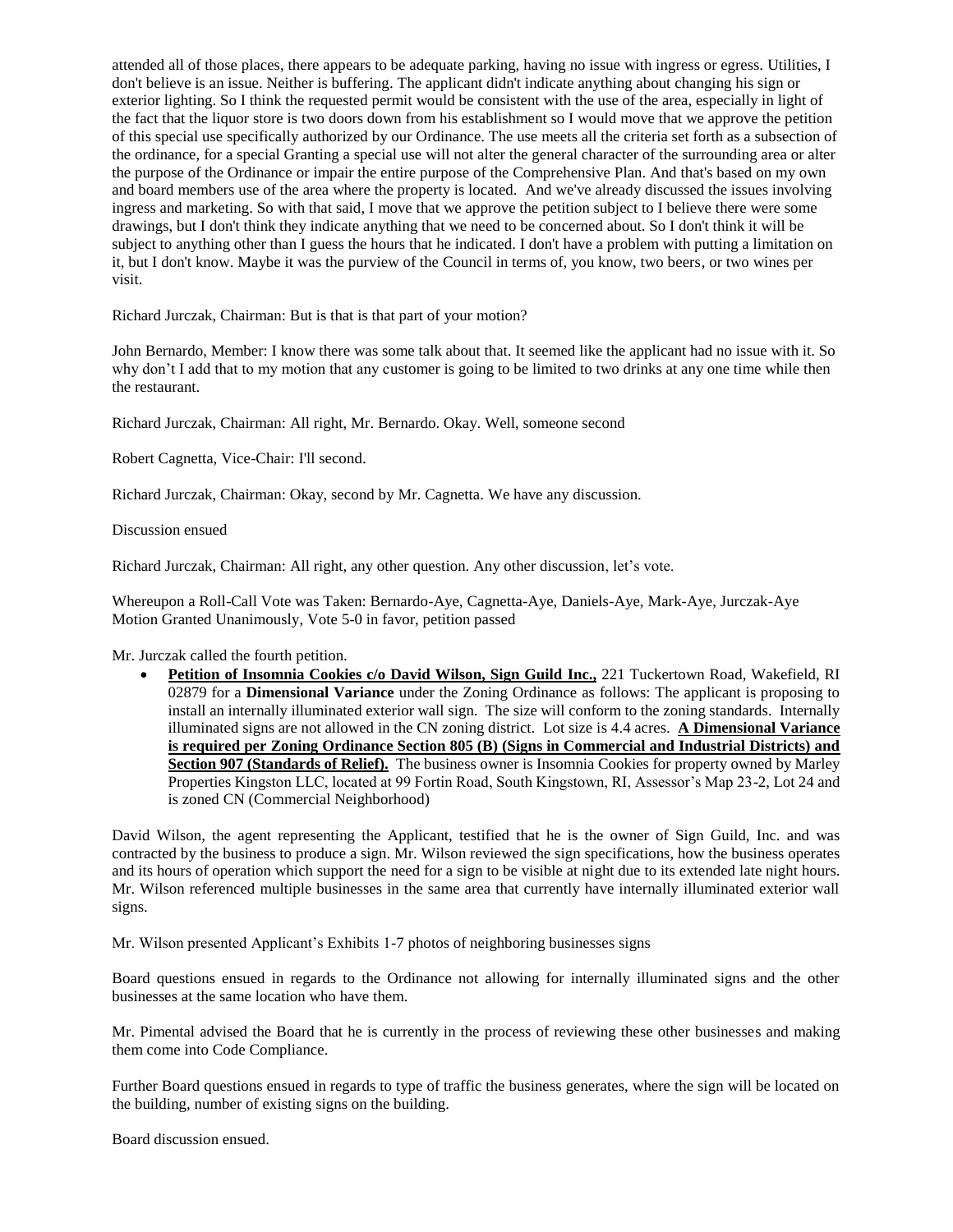There was no one in the Audience who wished to speak.

**Mr. Bernardo made the motion that we deny Petition of Insomnia Cookies c/o David Wilson, Sign Guild Inc.**, 221 Tuckertown Road, Wakefield, RI 02879 for a Dimensional Variance under the Zoning Ordinance as follows: The applicant is proposing to install an internally illuminated exterior wall sign. The size will conform to the zoning standards. Internally illuminated signs are not allowed in the CN zoning district. Lot size is 4.4 acres. A Dimensional Variance is required per Zoning Ordinance Section 805 (B) (Signs in Commercial and Industrial Districts) and Section 907 (Standards of Relief). The business owner is Insomnia Cookies for property owned by Marley Properties Kingston LLC, located at 99 Fortin Road, South Kingstown, RI, Assessor's Map 23-2, Lot 24 and is zoned CN (Commercial Neighborhood) So tonight, the application was represented by the sign builder Dave Wilson who presented testimony that this cookie business is essentially looking for an internally illuminated sign to assist its customers, mostly I guess prospective customers in finding their business. He also stated the fact that there are other businesses in the area with internally illuminated signs. This Zoning Board member is also, cognitive, of the fact that our Building Official just indicated that he is aware of or has just been made aware of the fact that there are a number of other businesses in the area with internally illuminated signs and that he will begin a process to address that issue so that they are consistent with town Zoning Ordinance, which is that internally illuminated signs are not allowed, unless of course by variance. And so, which seems like if we were to grant it, we'd be going down a path inconsistent with the Building Officials statement, but even more so I would find that I do not see a distinction between internally illuminated sign and a sign that is illuminated whose reflective lighting is external and especially if the sole purpose is to draw attention to the sign. We didn't hear any evidence that one sign, that excuse me, that an internally illuminated sign is brighter or will catch the eye more so than any other type of illuminated sign. So I'm having a hard time, I don't find that there is a hardship here. I also didn't hear any evidence about how many customers, perhaps, that got lost on their way trying to find this particular business or any evidence about the traffic of this business. Is it purely retail or are they out on the road selling their cookies based on internet orders. I just don't know. So I'm not able to find that the Applicant has demonstrated a hardship and therefore without a hardship. I can't move forward in granting or excuse me, are going through the other requirements to provide relief for this applicant. So with that said, I moved that we were deny the petition based on that fact.

Richard Jurczak, Chairman: Okay. Motion made by Mr. Bernardo someone want to second

Bill Mark, Alt. #1: I'll second it.

Whereupon a Roll-Call Vote was Taken: Bernardo-Aye, Mark-Aye, Cagnetta-Aye, Daniels-Nay, Jurczak-Aye Motion Granted, Vote 4-1 in favor of denying the petition.

. Mr. Jurczak called the fifth petition.

> **Petition of John & Gabriela Spier,** 177 Indian Trail South, Wakefield, RI 02879 for a **Dimensional Variance** under the Zoning Ordinance as follows: The applicant is proposing to construct a 10' X 14' detached storage shed and stairs to the existing deck. The lot is a non-conforming lot of record. The proposed shed will be located 5' from the right side property line. The required side yard setback is 20'. Relief of 15' is requested. The stairs will be located 15' from the right side property line. The required side yard setback for the stair is 40'. Relief of 25' is requested. Lot size is .46 acres. **A Dimensional Variance is required per Zoning Ordinance Section 207 (Nonconforming Lots of Record-Building Setback Requirements) and Section 907 (Standards of Relief).** The owners are John & Gabriela Spier for premises located at 177 Indian Trail South, South Kingstown, RI, Assessor's Map 34-4, Lot 20 and is zoned R-80.

John Spier was present and testified that they purchased the house a little over a year ago and would love to put a small shed and stairs leading down to the ground from an existing second floor deck to a ground level deck. Mr. Spier explained the unique lot characteristics, mainly being small and surrounded by wetlands, creating a very small building envelope in addition the propane gas tanks were placed oddly on the lot. He testified that the home has no basement and no real space for storing lawn mowers, gas, tools, etc., and that a shed is really essential.

Applicant's Exhibits 1-4, photographs of yard

Mr. Spier referenced photos of the existing yard. Mr. Spier then detailed how he believes he has met the criteria for the Board to grant a dimensional variance.

Board questions ensued in regards to the proposed deck and if relief was sought.

Mr. Pimental explained that if the deck was going to be constructed using hardscape materials it would not require relief, if it was going to be built out of wood it would require relief.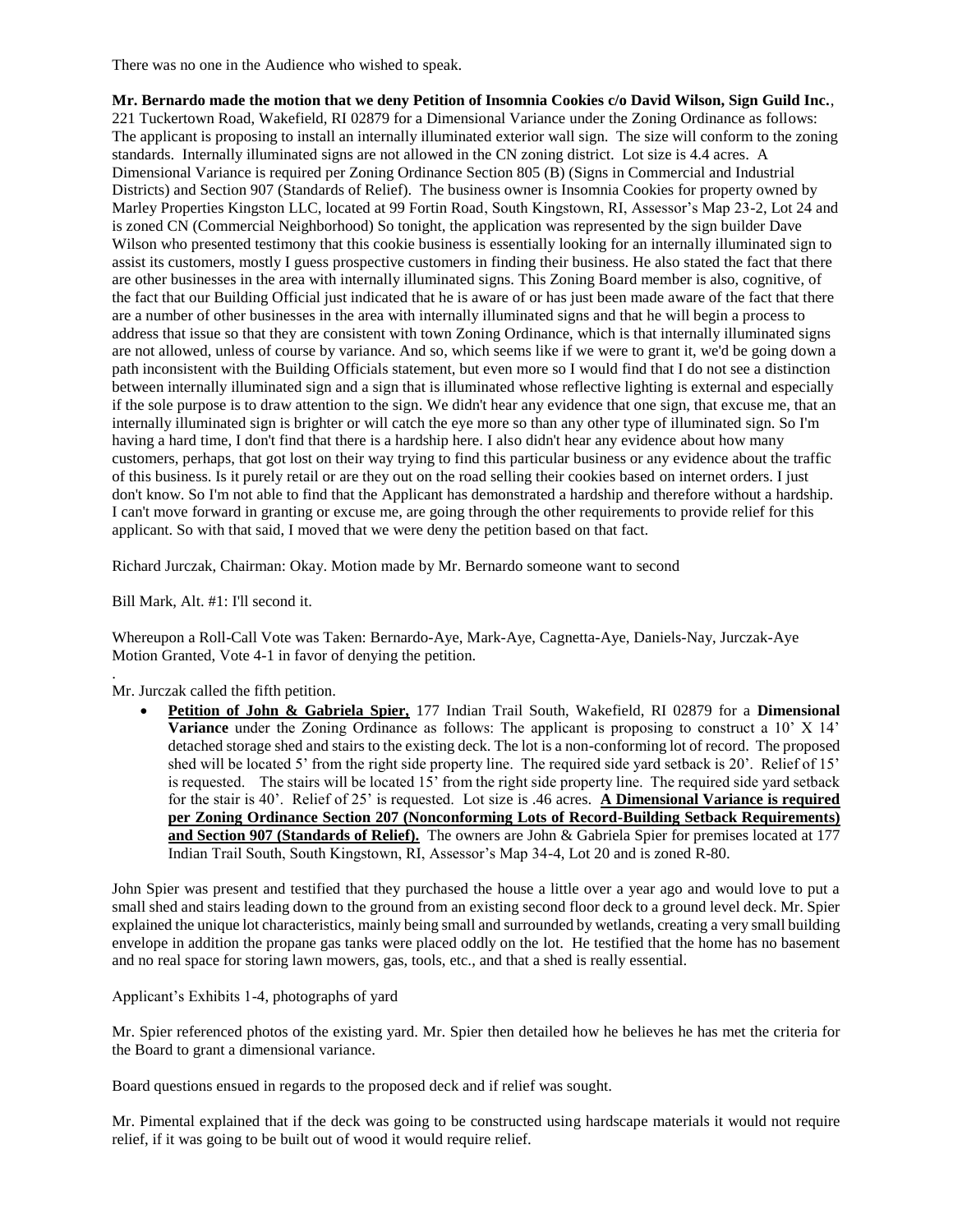Mr. Spier said he would construct the deck out of hardscape materials.

Further Board questions ensued in regards to shed location, setbacks and unique property characteristics including dock accessibility.

There were no further questions from the Board.

Mr. Jurczak asked if anyone in the Audience wished to speak.

Ms. Yan Krolicki raised her hand.

Ms. Krolicki stated she wasn't in attendance for this particular petition but that she wanted to comment that she didn't believe the applicant had met the burden of proof, surmising that he knew what he was getting when he purchased the lot and should be able to live with that.

There was no one else in the Audience who wished to speak.

Board discussion ensued.

**Mr. Cagnetta made a motion to approve the petition of Mr. John and Gabriela Spier** of 177 Indian Trail South, Wakefield for a dimensional variance under the Zoning Ordinance. Mr. Spier presented plans of the building and the location of the building on his property. This is a 14 by 10 shed that has a set of stairs leading from an existing second floor deck and those stairs are going down to a hard scape where there are also two propane tanks on top of it that are enclosed with lattice and the shed is proposed to be five feet from the property line. The applicant also submitted the site plan, the elevations and the floor plan were also presented to the board with a variety of photographs of the site. Mr. Spier had purchased the property and there were some unique design aspects of the existing house, the second floor deck was isolated and the existing propane tanks were oddly placed on the property. Mr. Spier's goal was to reposition the tanks in a better position to line up to the shed. So it's aesthetically works with the placement of the building. And obviously did not encroach on to the neighbor's property to the point of where maintenance would have to be done from the neighbor's property. The five feet would allow for that. He was the only one to speak for his application. There was an objector. And I'm sorry I don't have her name but her concerns were mainly, if basically, that anyone can claim a hardship if they can't fit something onto their property. This particular property, though, does have restrictions. Based on the amount of buildable area on the lot due to wetlands. It also has restrictions, based on the existing structure and the placement of that structure on the property. The building right now is only 10 feet away from the property line, and the zoning required the shed to be 15 feet away so it would have been oddly placed if he had met all those zoning criteria. So, the findings of fact is that we did find that the hardship, from which the applicant is seeking relief was due to the unique characteristics of the structure and will not deter from the general characteristics of the surrounding area and is not due to any physical or economic disability of the applicant. And this is because as I said that the structure was sort of uniquely placed on the property and the placement of the shed, this seemed to be the most logical. We do not find that the hardship was due to any prior action of the applicant and will not result.in the desire of the applicant to realize a greater financial gain because they're mainly trying to store goods used for maintenance for the property in a protected area. We find that this variance will not alter the general character of the surrounding area or impair the entire purpose of the Zoning Ordinance and will not affect the Comprehensive Plan. This is because to have the shed closer to the property line, it's not out of character for the area and its placement is logical for the building. We will find that the hardship suffered by the owner would, would be more than a mere inconvenience and this is because again the safe storage of maintenance materials, is sort of appreciated by neighbors as well as safety of others. There are no conditions. So with that, I will make a motion to approve.

Richard Jurczak, Chairman: Mr. Cagnetta would you consider amending your motion, just to make note that we are not approving the 10 foot by 10 foot deck. As noted on the plan.

Robert Cagnetta, Vice-Chair: Yes, I did mention that the stairs will go down to a hard scape, so the intent was that the new deck as identified on the plan will be a hard scape not a wooden deck.

Richard Jurczak, Chairman: Okay motion made by Cagnetta with someone like the second?

Tom Daniels, Member: Second, Tom Daniels.

Richard Jurczak, Chairman: Okay, second by Mr. Daniels, any discussion.

Discussion ensued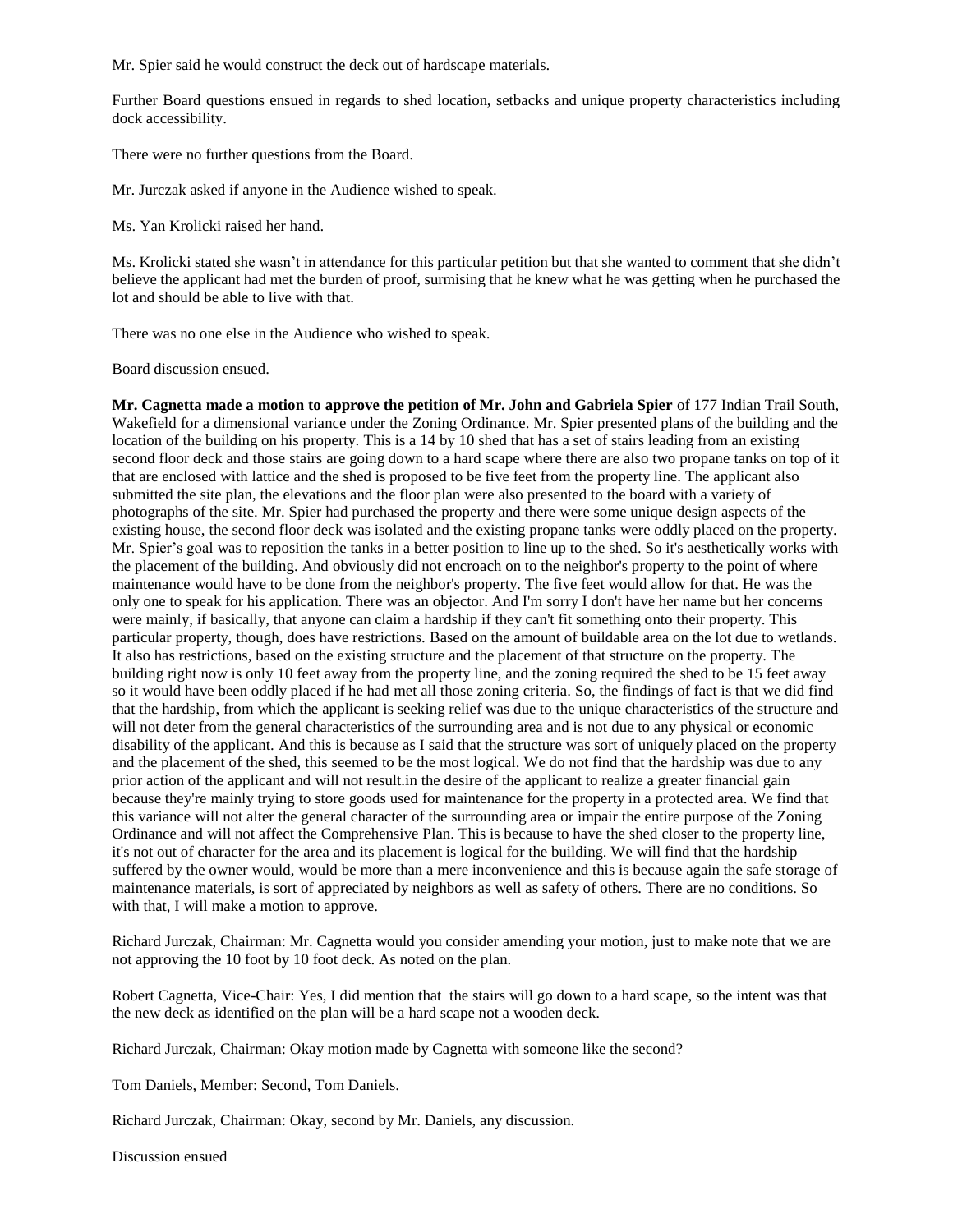Whereupon a Roll-Call Vote was Taken: Cagnetta-Aye, Daniels-Aye, Bernardo-Aye, Mark-Aye, Jurczak-Aye Motion Granted, Vote 5-0 in Favor, Petition Passed Unanimously

Mr. Jurczak called the sixth petition.

 **Petition of PBL, INC,** 520 High Street, South Kingstown, RI 02879 for a **Special Use Permit** under the Zoning Ordinance as follows: The applicant is seeking is seeking to establish a Liquor Store. Lot size is .35 acres. **A Special Use Permit is required per Zoning Ordinance Section 301 (Schedule of Use Regulations Table) and Section 907 (Standards of Relief).** Owner of the property is Suburban Pilgrim Realty Dev. for premises located at 1321 Kingstown Road, Assessor's Map 48-2, Lot 67 and zoned CD (Commercial Downtown). Use Code 55.3 (Liquor Store).

Attorney John Kenyon present for the applicant.

Mr. Kenyon explained the current business and the proposed business locations, as well as the new locations parking and loading spaces. My Kenyon submitted two exhibits. Mr. Kenyon had two witnesses scheduled to testify.

Applicant's Exhibit 1 Topographical Boundary Survey, dated April 2019 Applicant's Exhibit 2 Site Plan dated February 5, 2020

Mr. Jurczak swore in Josh Rosen, P.E. and Joe Paglia, owner.

Mr. Rosen, Rhode Island, Professional Engineer and project manager testified, referencing Applicant's exhibit #2. He spoke about the proposed sites existing and proposed conditions. Mr. Rosen explained the parking, and fencing buffers, trash & storage and loading and unloading zones, as well as existing signage. Mr. Rosen testified that there would be no need for any dimensional variance.

Board questions ensued in regards to the traffic flow of the proposed loading zone.

Mr. Rosen explained that the loading area would be accessed from Kersey Road and that the trucks would be able to turn around in the loading area, so they would not have to back out into the road.

There were no further questions of Mr. Rosen.

Mr. Kenyon then asked the owner, Joe Paglia to testify.

Mr. Paglia testified that he and his brother purchased Patsy's Liquor store in November of 2018 and they have been at the current locations with no type of issues. Mr. Paglia is also the owner of Arturo Joe's restaurant in Narragansett and has held a liquor license on that premises for over 20 years with no issues. Mr. Paglia then explained how parking and deliveries are at their current location on High Street, it is on street only and is limited. In addition the proposed location is larger and would allow them to install a walk-in, self-serve beer cooler which would allow his customers better choices of product. Mr. Paglia then reviewed his hours of operation, which would remain the same and his delivery schedule which generally consists of two deliveries a week on Wednesday morning and would remain the same.

Board questions ensued in regards to the loading zone and parking area and Kersey Road access point.

Mr. Paglia explained that the Kersey Road entrance will be marked off for delivery only, no parking with striped lines.

Mr. Jurczak asked about the proximity to schools.

Ms. Goins clarified the legal requirements in regards to proximity.

There were no further questions.

Mr. Jurczak asked if anyone in the audience wished to speak, there was no one.

There was no further Board discussion.

**Mr. Daniels moved to approve the petition of PBL, Inc**. the description for the special use permit was previously read into the record by the chairman, so I won't repeat it at this point. The applicant was represented by attorney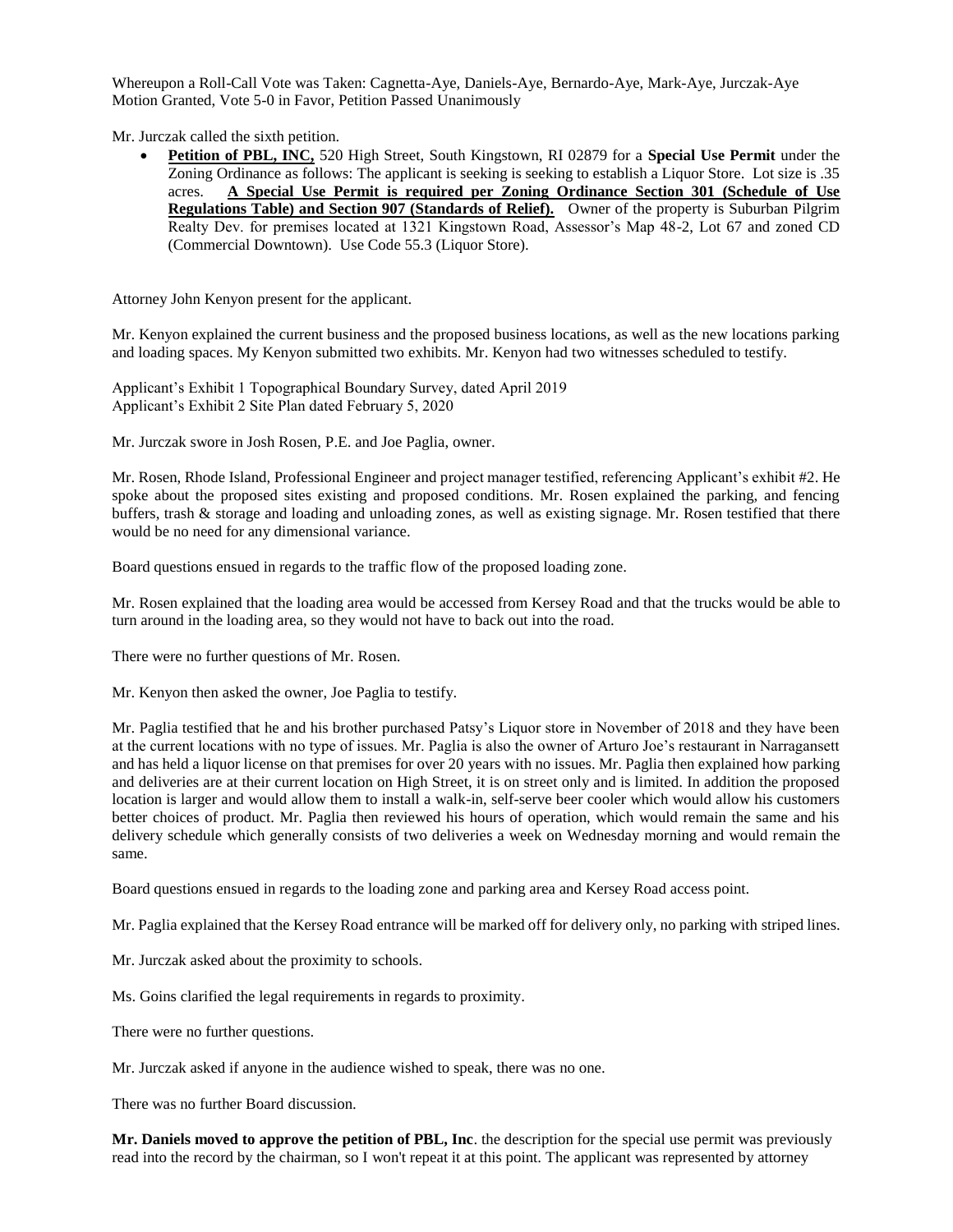Kenyon and Josh Rosen, the Engineer also testified, along with Joe Paglia who is the owner of the business. There was no opposition to the request. The materials that were entered into the record consist of the hearing notice, the site plan and various other documents that information was read into the record by Jessica Spence, the administrative assistant. The Board finds that the special use is specifically authorized by the Ordinance and it is authorized under Zoning Ordinance section 301 schedule of use regulations and also section 907 standards of relief. The special use is permitted in the CD area, and that's what we're dealing with here that's used code 55.3 Liquor Store. So that is allowed by special use in the CD area. The Board finds that the special use meets all the criteria put forth in a subsection because the application to change or the application for the special use permit does not require any change in a building. There is no dimensional variance required. Egress and ingress to the lot have been testified to by Mr. Rosen. Ingress and egress for customers is on Kingstown Road and ingress and egress which was a subject of some discussion for delivery vehicles is on the side road which is identified as Kersey Road. The Applicant testified that the delivery is usually two trucks per week, both of those delivery vehicles will be able to turn into the premises and not have to back on to Kersey Road as testified to by Mr. Rosen. The parking was identified as eight spaces where only three are required in the Ordinance, there will be eight spaces, they will be clearly marked and identified and there will be parking to the east side of the building and limited parking to the west side of the building for employees. There is no off street parking that is required or will be needed, since there is ample parking spaces within the bounds of the premises. Mr. Rosen testified that there will be no changes to the building structure, there will be no changes to how trash is handled or how storage is handled presently. The building is fully equipped for utilities. There'll be no changes to the utilities. The screening and buffering that is currently in place will remain. There will be no changes based on testimony of Mr. Rosen to the external exterior of the building with regard to buffering and screening The sign, there will be some changes in the signs and Mr. Rosen has testified that the sign will be exterior lit and will comply with the Ordinance. And that all lighting will be in compliance with the Ordinance and no variance of lighting or any other variance is requested with this special use permit. This particular building is in general compliance with the area. It is a commercial district. There are other businesses in the area. This building has been existing for a long time and Mr. Paglia has testified that this is a better location for his business. There are going to be 2028 square feet available for use in this building, which is a significant increase from where his former location is and with that, I see no reason not to grant the approval and I would move that it be granted.

Richard Jurczak, Chairman: Right, thank you. Motion made my Mr. Daniels with someone like the second

Bill Mark, Alt. #1: Second,

Richard Jurczak, Chairman: Okay, second by Mr. Mark.

Richard Jurczak, Chairman: Okay, by way of discussion first Jessica Spence's reminded me that I should read. The one letter in the file. I'm going to read it, whom it may concern I would like my full approval to be noted towards the granting of the special use permit for the premises located at 1321 Kingston road my business Bowse Builders located at 130 Kersey Road abuts this property. Thank you. Owner Bowse Builders, Charles Bowse. Okay. Any other discussion.

Tom Daniels, Member: I will amend my motion to include that as a document in support of that request.

Richard Jurczak, Chairman: Okay, would you second that Mr. Mark.

Bill Mark, Alt. #1: Second,

Richard Jurczak, Chairman: Motion made and seconded. Any further discussion.

Whereupon a Roll-Call Vote was Taken: Daniels-Aye, Mark-Aye, Cagnetta-Aye, Bernardo-Aye, Jurczak-Aye Motion Granted, Vote 5-0 in Favor, Petition Passed Unanimously

Mr. Jurczak called the seventh petition.

 **Petition of Lance Whaley**, 98 George Schaffer Street, South Kingstown, RI 02879 for a **Dimensional Variance** under the Zoning Ordinance as follows: The applicant is seeking is seeking to construct an attached two car garage with a 672 square foot accessory apartment above. The side yard setback on the left side is 10'. The addition along the left side will be 5' from the property line. Relief of 5' is required. Accessory apartments in the R10 zone with sewers require a lot size of 15,000 square feet. The lot size is 10,890 square feet. Relief of 4,110 square feet is required. Lot size is 10,890 square feet. **A Dimensional Variance is required per Zoning Ordinance Section 401 (Schedule of Dimensional Regulations Table) and Section 907 (Standards of Relief).** Owner of the property is Lance & Kathleen Whaley for premises located at 98 George Schaeffer Street, Assessor's Map 48-3, Lot 263 and zoned R 10.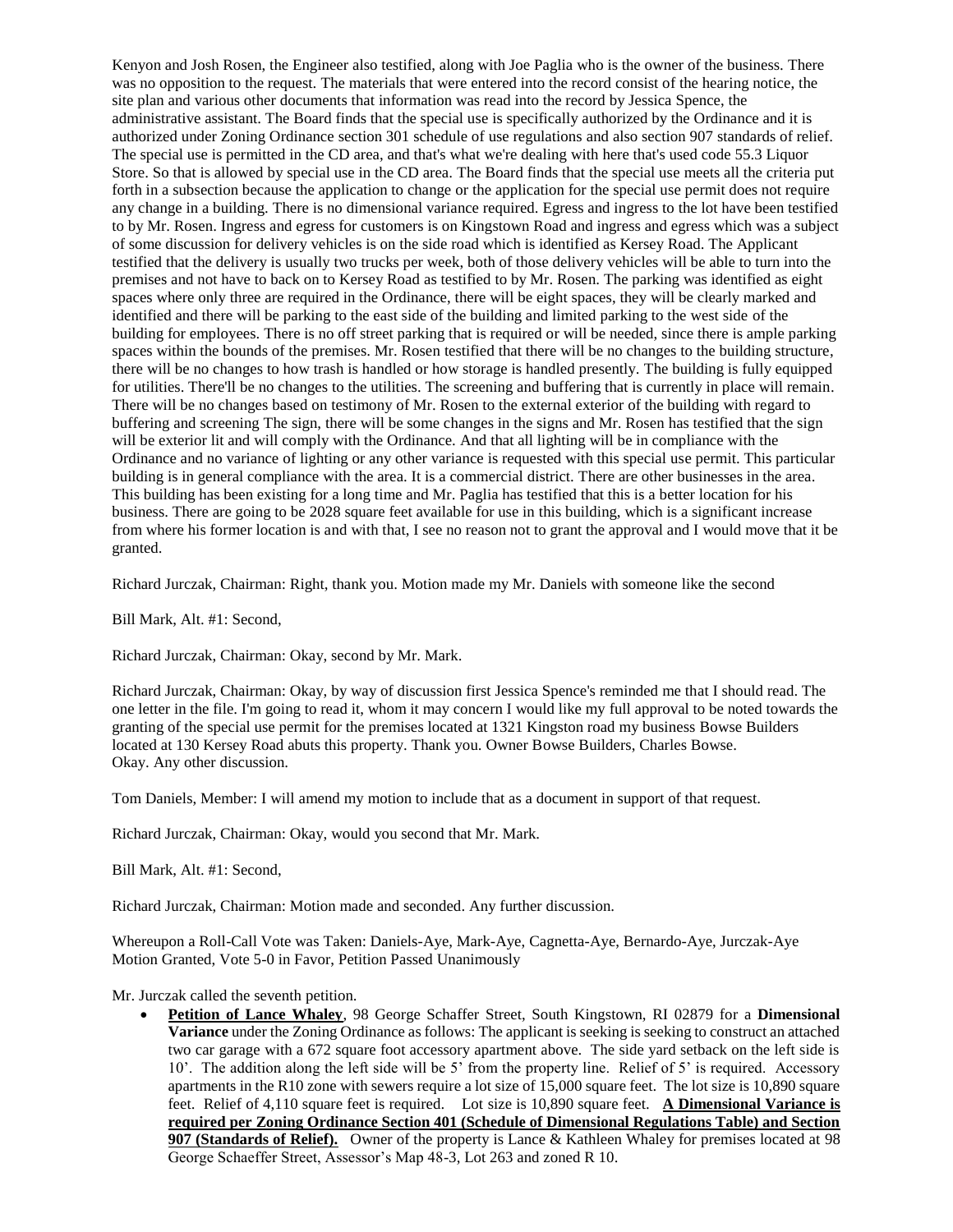Lance Whaley was present and sworn in. Mr. Whaley testified that he would like to build a garage with an accessory apartment above it. The variance is needed because he would like to place the stairs inside the garage, not on the outside and in addition he is exceeding the maximum lot coverage and is seeking relief for that also. His mother is aging and the apartment may be used for her, a stair lift would be installed.

Board questions ensued on property lines and setbacks and lot coverage.

Board discussion began.

Mr. Jurczak asked if there was anyone in the audience who wished to speak.

Sean Deibler was present and asked about where the rainwater runoff with go, currently water congregates from the surrounding north & west neighbors and runs through his backyard and out his side yard. He also asked about old drywells in the area.

Mr. Pimental explained that Department of Public Service will review the building permit for storm water runoff and control.

There was no one else in the Audience who wished to speak.

Board discussion resumed.

**Mr. Cagnetta made the motion to approve the Petition of Lance Whaley,** 98 George Schaffer Street, South Kingstown, RI 02879 for a **Dimensional Variance** under the Zoning Ordinance as follows: The applicant is seeking is seeking to construct an attached two car garage with a 672 square foot accessory apartment above. The side yard setback on the left side is 10'. The addition along the left side will be 5' from the property line. Relief of 5' is required. Accessory apartments in the R10 zone with sewers require a lot size of 15,000 square feet. The lot size is 10,890 square feet. Relief of 4,110 square feet is required. Lot size is 10,890 square feet. **A Dimensional Variance is required per Zoning Ordinance Section 401 (Schedule of Dimensional Regulations Table) and**  Section 907 (Standards of Relief). Owner of the property is Lance & Kathleen Whaley for premises located at 98 George Schaeffer Street, Assessor's Map 48-3, Lot 263 and zoned R 10.The owner of the property. Mr. Whaley presented his plans to the Board. The plans were zoning setbacks, which was from Pinch Land Surveying that displayed the existing house, foundation and the proposed addition, which is going to be five feet from the easterly property line. He also submitted floor plans and elevations for the accessory apartment and the garage from Ocean State Drafting, which was dated, on March 19 2020. The garage space is needed for a double car garage, but also as an accessory apartment. It is sort of larger, in a sense that it's taking up more of the lot space, but this is not going to change the surrounding area. So this is for a dimensional variance and with that, I'm sorry, there was one gentleman Mr. Deibler who lives on 71 Jennifer Drive that was concerned about some storm run-off; our Building Official let him know that the town does review run off and that storm containment of storm water is part of the application. So, let's see, the Board finds that the hardship from what the Applicant was seeking relief is due to the unique characteristics of the land and will not be changing the characteristic of the surrounding area. This is not due to a physical or economic disability of the Applicant. And we find that that the hardship of the placement of the building and the addition of the garage only on that one side would put it within the five feet, due to the desire for the Applicant to have an internal stairway required the building to be that size. This is not a result of any prior action to the Applicant and does not result primarily from the Applicant to have a greater financial gain. This is because he was hoping to have his mom be in the accessory apartment and this is not to rent out space per se.This will not alter the general character of the surrounding area or impair the intent or purpose of our Zoning Ordinance or the Comprehensive Plan. And this is because the area of the placement of the buildings is fairly random. So this will not change the character. This is the least relief release necessary, and that is because as I said they wanted to have the stairway inside the building as opposed to external And we find that the hardship suffered by the owner would be would amount to more than a mere inconvenience, if it wasn't granted. And with that, I'd like to make a motion to approve.

Richard Jurczak, Chairman: Mr. Cagnetta, did you did you mention the variance with regard to the lot sizes.

Robert Cagnetta, Vice-Chair: I'm sorry I didn't justify it, but I will, the lot size. They were asking for relief of 4110 feet and the lot size, is an R 10 zone. So it is a legal lot size, but the requirement is for the lot size to be 15,000 square feet with an accessory apartment. This particular design of the double garage does fit the use of an accessory apartments, so it is unique in the sense that it is, it works out size wise for them to have an accessory apartment.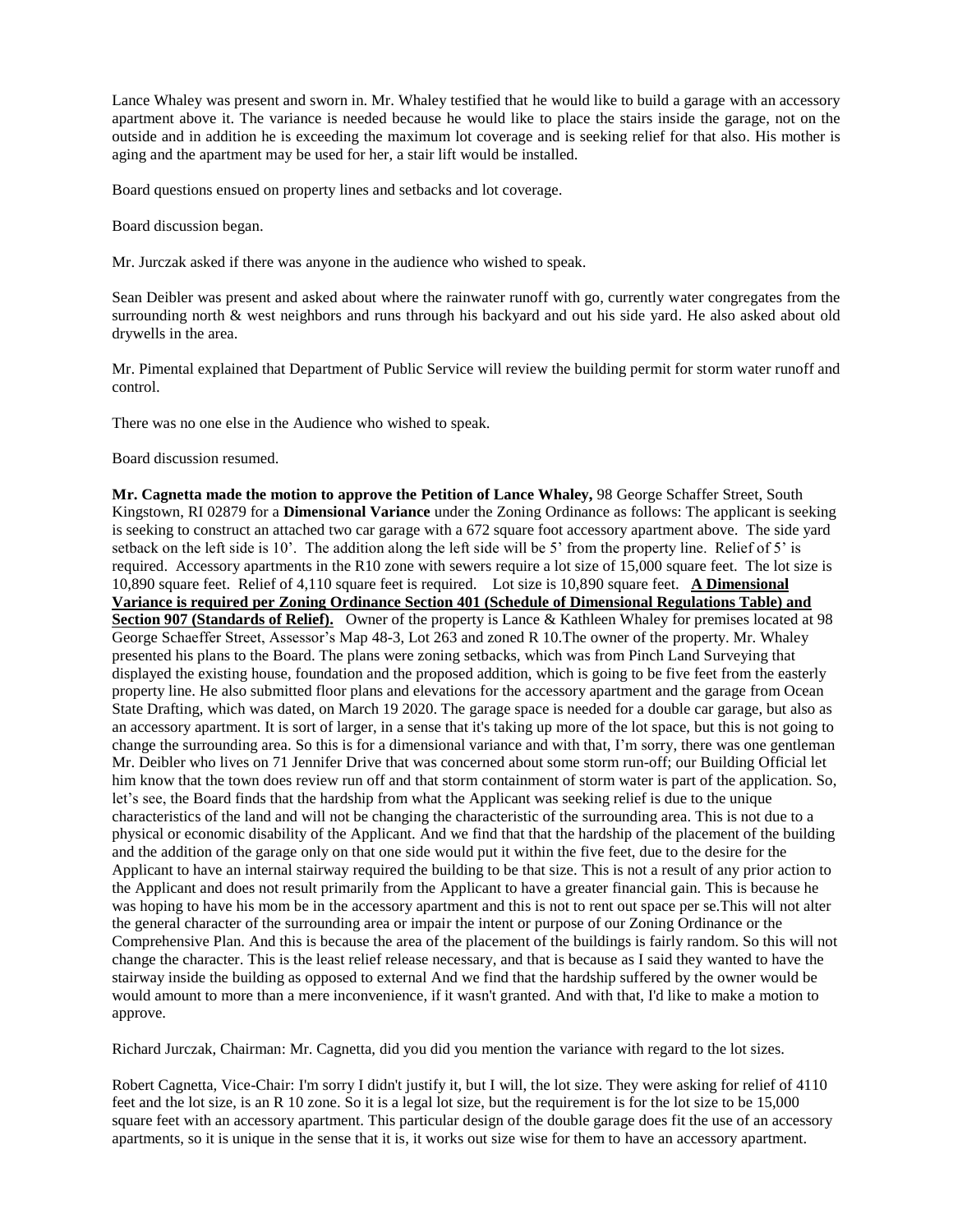Richard Jurczak, Chairman: Okay, that makes sense. All right. Did you, Mr. Bernardo second the motion?

John Bernardo, Member: Okay.

Richard Jurczak, Chairman: Okay, second by Mr. Bernardo and the discussion. Right, there's no discussion. So let's vote.

Whereupon a Roll-Call Vote was Taken: Cagnetta-Aye, Bernardo-Aye, Daniels-Aye, Mark-Aye, Jurczak-Aye Motion Granted, Vote 5-0 in Favor, Petition Passed Unanimously

At this point John Bernardo left the meeting, William Rosen will now be voting

Mr. Jurczak called the eighth petition

 **Petition of Louise M. Guarnaccia Revocable Trust,** 3 Clearview Drive, Mansfield, CT 06250 for a **Special Use Permit** under the Zoning Ordinance as follows: The applicant is seeking is seeking to renovate the existing single family dwelling through adding small additions and interior modifications. The property is within a Homeowners Association, so all external additions require the issuance of a Special Use Permit. Lot size is .35 acres. **A Special Use Permit is required per Zoning Ordinance Section 203 (Special Use Permit for Addition, Enlargement, Expansion or Intensification) and Section 907 (Standards of Relief).** Owner of the property is South Jerry Cove Home Owners Association for premises located at 190 South Jerry Cove Road, Assessor's Map 82-4, Lot 74-11 and zoned R 80.

Jack Guarnaccia was present and testified that he is looking to add on a small addition to his existing home, which would allow for more living space downstairs as well as an office so he can work remotely. The bedroom count would remain the same. Mr. Guarnaccia testified that he has worked closely with CRMC and has met all of their preliminary requirements. In addition he has had a full wetlands survey completed.

Board questions ensued in regards to septic, square footage and the Zoning Ordinance 1.5% Rule

Mr. Guarnaccia explained the bedroom count will not change therefore the septic will be fine and he explained the floor plan designating where the additional square footage will be.

Ms. Goins and Mr. Pimental discussed the 1.5% rule and it was determined at this time, Mr. Guarnaccia does not have to comply with that rule.

There were no further questions.

There was no one in the Audience who wished to speak.

Mr. Jurczak read into record, 2 letters of support from Mr. Guarnaccia's direct abutters.

**Mr. Cagnetta made to make a motion to approve the petition of Petition of Louise M. Guarnaccia Revocable Trust,** 3 Clearview Drive, Mansfield, CT 06250 for a **Special Use Permit** under the Zoning Ordinance as follows: The applicant is seeking is seeking to renovate the existing single family dwelling through adding small additions and interior modifications. The property is within a Homeowners Association, so all external additions require the issuance of a Special Use Permit. Lot size is .35 acres. **A Special Use Permit is required per Zoning Ordinance Section 203 (Special Use Permit for Addition, Enlargement, Expansion or Intensification) and Section 907 (Standards of Relief).** Owner of the property is South Jerry Cove Home Owners Association for premises located at 190 South Jerry Cove Road, Assessor's Map 82-4, Lot 74-11 and zoned R 80. The Applicant had presented his plans to the Board, which include elevations that were designed and made back in May of 2019. And they depict the changes to the building and the floor plan. The main additions to the floor plan of around 250 feet or so. Floor plan including the addition off to the sides of the building of a stairway and kitchen area. There is a site plan by Wesley Grant that displays the hashed over area of where the building addition would be. And it looks like that was dated last March 3, 2020. There were also two letters from neighbors that supported the additions to the building. As well as several photographs showing the existing building as it stands now. The special use permit in this case is required because there are multiple buildings on one lot and any changes to the exterior of the building would constitute a special use permit. The existing building is a rectangular building to which the owner is requesting to change the shape of the building and get closer to some of the adjacent neighbors of which they did not have any objection. There weren't any rules discerning how much the owner can expand so, there weren't any restrictions on that. There weren't any other objectors to the application. We find that the special use is authorized by this Ordinance because as I said there was no specific language restricting the expansion of the building, and it certainly, the special use